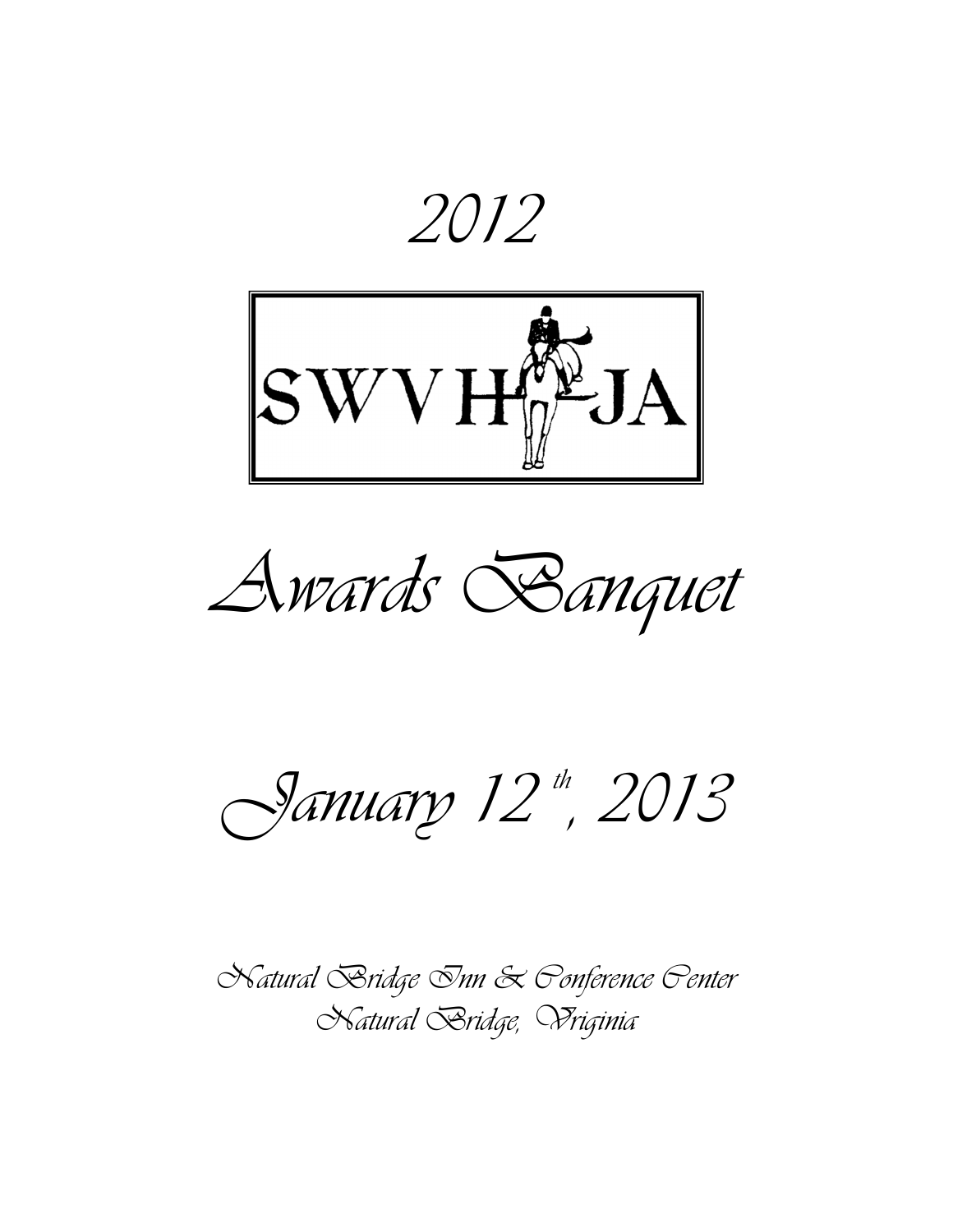## Green Hunter ~ the 'Smooth Style Perpetual Trophy' dress sheet size 76 Donated by Mr. and Mrs. Thomas Ginaven

| Champion | Ritanni         | Rosehill Farm       |                          |
|----------|-----------------|---------------------|--------------------------|
| Reserve  | Dream Date      | Gina Dinovi         |                          |
| Third    | GQ's Dmitri RRF | Heather Weaver      |                          |
| Fourth   | Déjà Vu         | Seventh Heaven Farm | ridden by Michaela Bragg |
| Fifth    | Antiquity       | Jodie Weber         |                          |
| Sixth    | Sweet Emotion   | Windy Springs Farm  |                          |
| Seventh  | Zip Code        | Stone Bridge Farm   |                          |
| Eighth   | Special Effects | Suzanne Shalet, VMD |                          |
| Ninth    | American Way    | Rosehill Farm       |                          |
| Tenth    | Above           | Olin Armstrong      |                          |

### Small/Medium Pony Hunter ~ the 'In Memory of Robert F. Burrowes Trophy'<br>Donated by Susan Bailey dress sheet size 76 Donated by Susan Bailey

| Champion | Ratatouille       |                    | Rebecca F. Smith ridden by Sarah Howard |
|----------|-------------------|--------------------|-----------------------------------------|
| Reserve  | Remington Steele  | Reilly Krason      |                                         |
| Third    | Zoey              | Ellie Long         | owner / rider                           |
| Fourth   | Marvelous Marvin  | Carly Williams     |                                         |
| Fifth    | Nothing but Nifty | Brianne Lefanowicz |                                         |
| Sixth    | Zamboni           | Austin Skeens      |                                         |
| Seventh  | $P's$ and $Q's$   | Lauren Daniel      | owner / rider                           |
| Eighth   | Southern Rock     | Lauren Daniel      | ridden by Ann Ashley Daniel             |
| Ninth    | Dixie Charm       | Mane Top Stables   |                                         |
| Tenth    | Chutes 'n Ladders | Elizabeth Bailey   |                                         |
|          |                   |                    |                                         |

### Children's/Adult Jumper ~ the 'Hope He's Gold Challenge Trophy' dress sheet size 82 Donated by the Michael Morris family

| <b>High Hopes</b>    | Carly Williams          |
|----------------------|-------------------------|
| Cold Cat             | Rebecca F. Smith        |
| Kick the Clouds      | Rebecca F. Smith        |
| Wrapsody             | Gabrielle Hensley       |
| <b>Classic Times</b> | <b>Elizabeth Stutts</b> |
| Shaded Masterpiece   | Michaela Bragg          |
| Kartousch            | Rebecca F. Smith        |
| Irish Whiskey        | <b>Emily Guyer</b>      |
|                      |                         |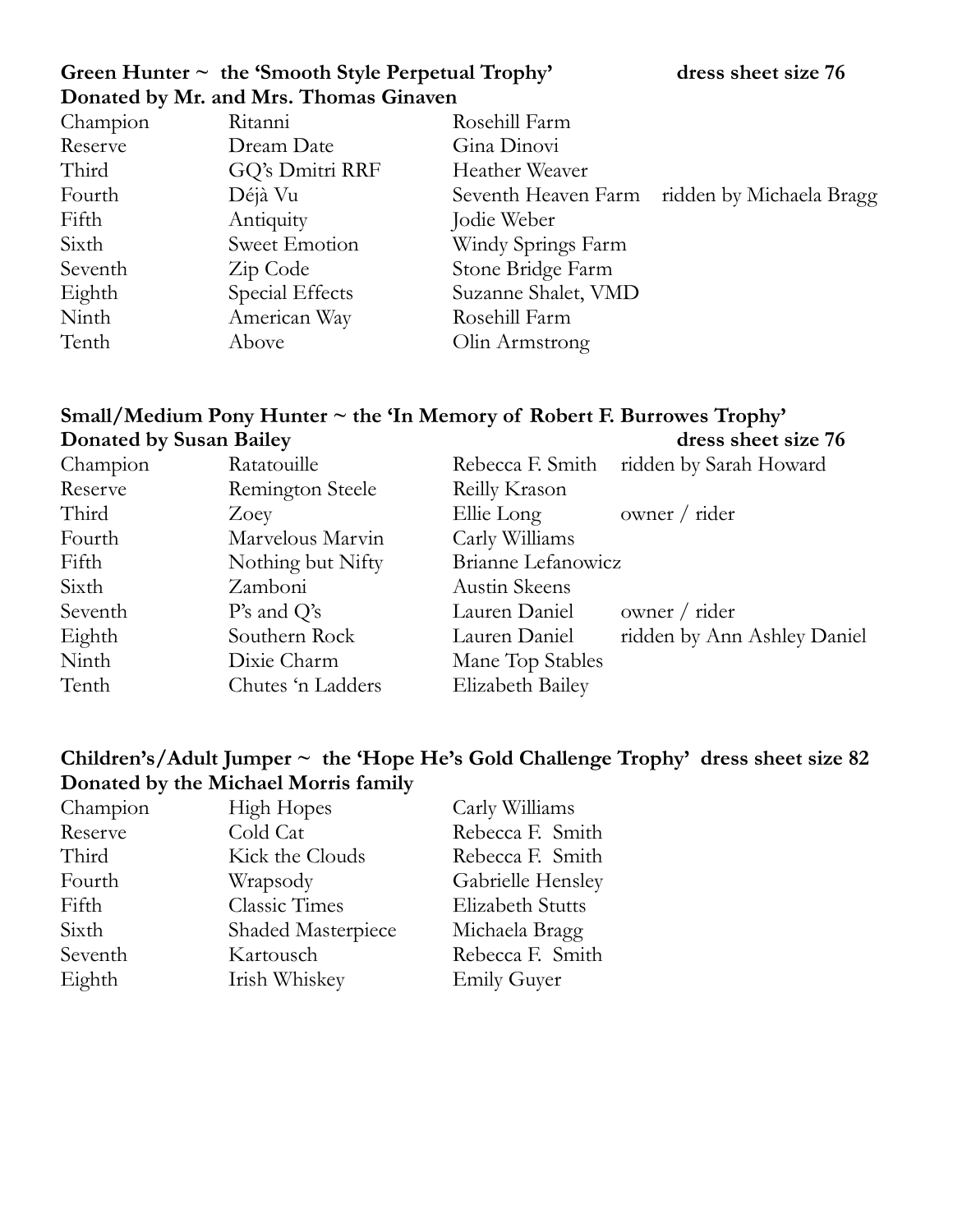### Low Hunter ~ the 'Purty Neat Memorial Trophy' dress sheet size 84 Donated by Anne Bailey Johnston

| Champion | Collino           | Hunter's Edge Farm  |                           |
|----------|-------------------|---------------------|---------------------------|
| Reserve  | Poetic Justis     | Sidney Murray       |                           |
| Third    | Gypsy Rose        | Rebekah Gross       |                           |
| Fourth   | Tinker Mountain   | Hollins University  | ridden by Emma Lane Poole |
| Fifth    | Déjà Vu           | Seventh Heaven Farm | ridden by Michaela Bragg  |
| Sixth    | Wallstreet Heir   | Patty Lemon         | ridden by Laura Lemon     |
| Seventh  | Kira              | Windy Springs Farm  |                           |
| Eighth   | Freedom's Thunder | Suzanne Shalet, VMD |                           |
| Ninth    | Omaha             | Gordon Reistrup     |                           |
| Tenth    | Southern Accents  | Caitlin Unterman    |                           |

### Intermediate Hunter ~ the 'In Memory of Crefield Suzanne Trophy' dress sheet size 76 Donated by Parker Pearson

| Champion | Fairfield's Bilbo Baggins | Lauren Secrist      | ridden by Cate Secrist     |
|----------|---------------------------|---------------------|----------------------------|
| Reserve  | Misty Mountain Gusto      | <b>Emily Guyer</b>  |                            |
| Third    | Just Joshin'              | Elisabeth Arthur    | ridden by Avery Massarella |
| Fourth   | A Timeless Rendition      | Rick Krason         |                            |
| Fifth    | Curious George            | <b>Emily Shafer</b> |                            |
| Sixth    | Nothing but Nifty         | Brianne Lefanowicz  |                            |
| Seventh  | Lilly                     | Darlene Kemper      |                            |
| Eighth   | Luck of the Irish         | Justine Adams       |                            |
| Ninth    | Mane Top's Theodore       | Mane Top Farm       |                            |
| Tenth    | Shiver Me Timber          | Ariadne Paxton      |                            |

# Level 2 Jumper ~ the 'Claire Memorial Trophy' dress sheet size 84 Donated by Rebecca Forbes Smith

|          | Donated by Rebecca I orbes billui |                    |                             |
|----------|-----------------------------------|--------------------|-----------------------------|
| Champion | Carpe Diem                        | Kristen Oakes      | ridden by Meggan Lionberger |
| Reserve  | Authentic Shot                    | Jordan Josefcyk    |                             |
| Third    | Claire de Lune                    | Virginia Weinig    |                             |
| Fourth   | Irish Whiskey                     | <b>Emily Guyer</b> |                             |
| Fifth    | Shaded Masterpiece                | Michaela Bragg     |                             |
| Fifth    | Alibi                             | Britni J. Cash     |                             |
| Seventh  | Quintessence                      | Lauren Perhala     |                             |
| Eighth   | Medici                            | Hollins University | ridden by Liz Ranzo         |
|          |                                   |                    |                             |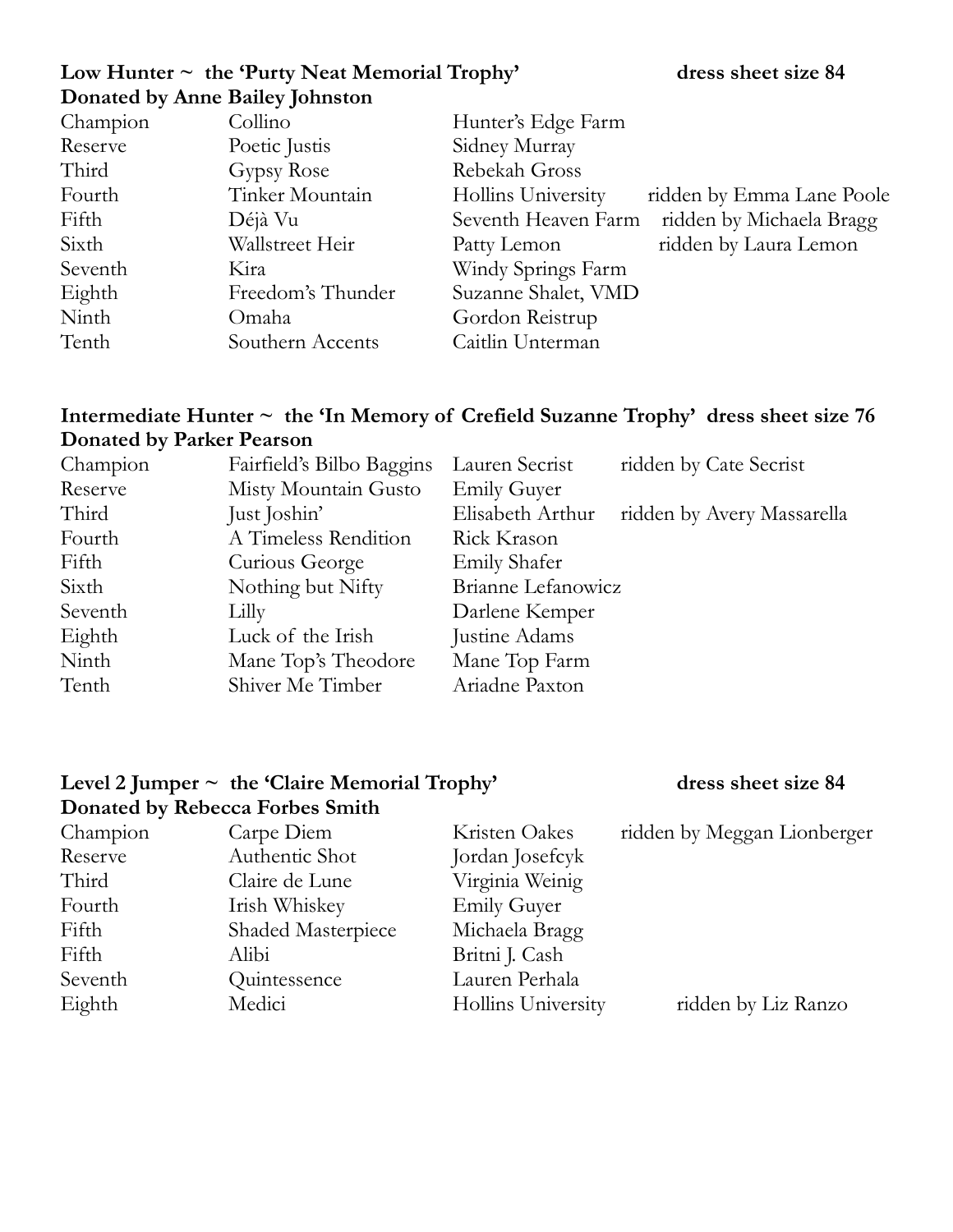| Champion | Wallstreet Heir   | Patty Lemon         | ridden by Laura Lemon |
|----------|-------------------|---------------------|-----------------------|
| Reserve  | Quintessence      | Lauren Perhala      |                       |
| Third    | Collino           | Hunter's Edge Farm  |                       |
| Fourth   | Omaha             | Gordon Reistrup     |                       |
| Fifth    | Cair Paravell     | Alison Noe          |                       |
| Sixth    | Freedom's Thunder | Suzanne Shalet, VMD |                       |
| Sixth    | Maury             | Elizabeth Bailey    |                       |
| Eighth   | Diplomat          | Ashley Lovegrove    |                       |
| Ninth    | Authentic Shot    | Jordan Josefcyk     |                       |
| Tenth    | Dare to Dream     | Olivia Persinger    |                       |
|          |                   |                     |                       |

|                                                   | Large Pony Hunter ~ the 'Southern States Large Pony Hunter Trophy' |                  |                        |
|---------------------------------------------------|--------------------------------------------------------------------|------------------|------------------------|
| <b>Donated by Southern States</b>                 |                                                                    |                  | dress sheet size 80    |
| Champion                                          | Picturesque Decade                                                 | Mayerick Helmer  |                        |
| Reserve                                           | Scout's Honor                                                      | Kelsey Shrader   |                        |
| Third                                             | Chutes 'N Ladders                                                  | Elizabeth Bailey |                        |
| Fourth                                            | Another Irish                                                      | Roaring Run Farm |                        |
| <b>VPBA Champion (see below)</b>                  |                                                                    |                  |                        |
| Fifth                                             | Golden Tuxedo                                                      | Darlene Kemper   |                        |
| Sixth                                             | Pep Talk                                                           | Rebecca Deeds    |                        |
| Seventh                                           | Little Sport                                                       | Rebecca Reeves   | owner/rider            |
| Eighth                                            | Otteridge Willow                                                   | Mackenzie Krason |                        |
| Ninth                                             | Daisy Duke                                                         | Diana Kemper     | ridden by Willow Goode |
| Tenth                                             | Roaring Run Magical Kiss ~ Roaring Run Farm                        |                  |                        |
| <b>VPBA Reserve Champion Champion (see below)</b> |                                                                    |                  |                        |

#### Level 3 Jumper  $\sim$  the 'Country Mile Farm Perpetual Trophy' dress sheet size 82 Donated by Country Mile Farm

| Champion | Claire de Lune     | Virginia Weinig    |
|----------|--------------------|--------------------|
| Reserve  | Luna               | Adrienne L. Fazio  |
| Reserve  | Shaded Masterpiece | Michaela Bragg     |
| Reserve  | Authentic Shot     | Jordan Josefcyk    |
| Fifth    | Irish Whiskey      | <b>Emily Guyer</b> |

VPBA elibibility: a pony must be registered with the VPBA, exhibited under its registered name and in the name of its last recorded owner as shown in the VPBA Registry. The owner must be a VPBA member.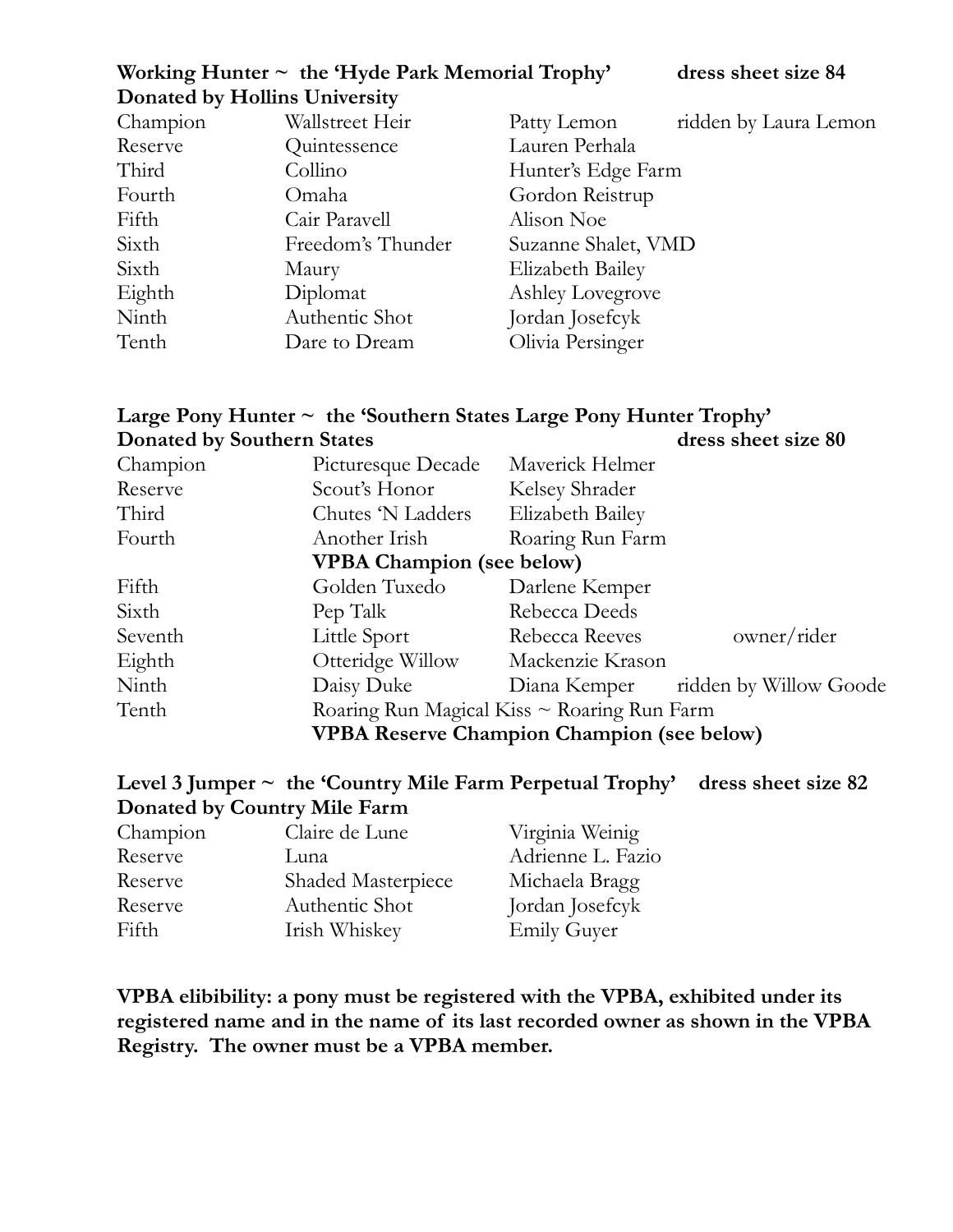#### Adult Amateur Hunter ~ the 'Adult Amateur Trophy' dress sheet size 78 Donated Anonymously

| Champion | All Things Considered | Kara Berglund                                      |
|----------|-----------------------|----------------------------------------------------|
| Reserve  | Tinker Mountain       | Hollins University ridden by Emma Lane Poole       |
| Third    | Special Effects       | Suzanne Shalet, VMD                                |
| Fourth   | Chechesee Circle      | Joan Alberti                                       |
| Fifth    | Shenandoah Smoke      | Ann Shawver                                        |
| Sixth    | Freedom's Thunder     | Suzanne Shalet, VMD                                |
| Seventh  | Friday Night          | Tara Deckel                                        |
| Eighth   | Just One Look         | Hollins University ridden by Blair St. Leger-Olson |
| Ninth    | Piece of the Rock     | Hollins University ridden by Sarah Brown           |
| Tenth    | Rhea                  | Heather Weaver                                     |
|          |                       |                                                    |

## Special Children's Hunter ~ the 'Laurel Hill Farm Trophy' dress sheet size 78 Donated by the Cline family

| Champion | Scho Stopper         | <b>Brooke Bentley</b> |                            |
|----------|----------------------|-----------------------|----------------------------|
| Reserve  | Barney               | Mill Creek Farm       | ridden by Lauren Secrist   |
| Third    | Against the Grain    | Ashley Lovegrove      |                            |
| Fourth   | Relaxing After Hours | <b>Beth Bowles</b>    | ridden by Mackensie Bowles |
| Fifth    | Cowboy Cassanova     | Mackenzie Parks       |                            |
| Sixth    | Kira                 | Windy Springs Farm    |                            |
| Seventh  | Sully                | Stone Bridge Farm     |                            |
| Eighth   | Matter of Time       | Meredith Link         |                            |
| Ninth    | Dare to Dream        | Olivia Persinger      |                            |
| Tenth    | Wordsworth           | Tamara Morse          |                            |

#### Level 4/5 Jumper ~ the 'Nine One One Memorial Trophy' dress sheet size 82 Donated by Rebecca Forbes Smith

| Champion | Claire de Lune   | Virginia Weinig      |
|----------|------------------|----------------------|
| Reserve  | Classified       | <b>Brooke Kemper</b> |
| Third    | Kill Devil Hills | David Ashcom         |
| Fourth   | Dare County      | David Ashcom         |
| Fifth    | Cold Cat         | Rebecca F. Smith     |
| Sixth    | Wrapsody         | Gabrielle Hensley    |
| Seventh  | Authentic Shot   | Jordan Josefcyk      |
|          |                  |                      |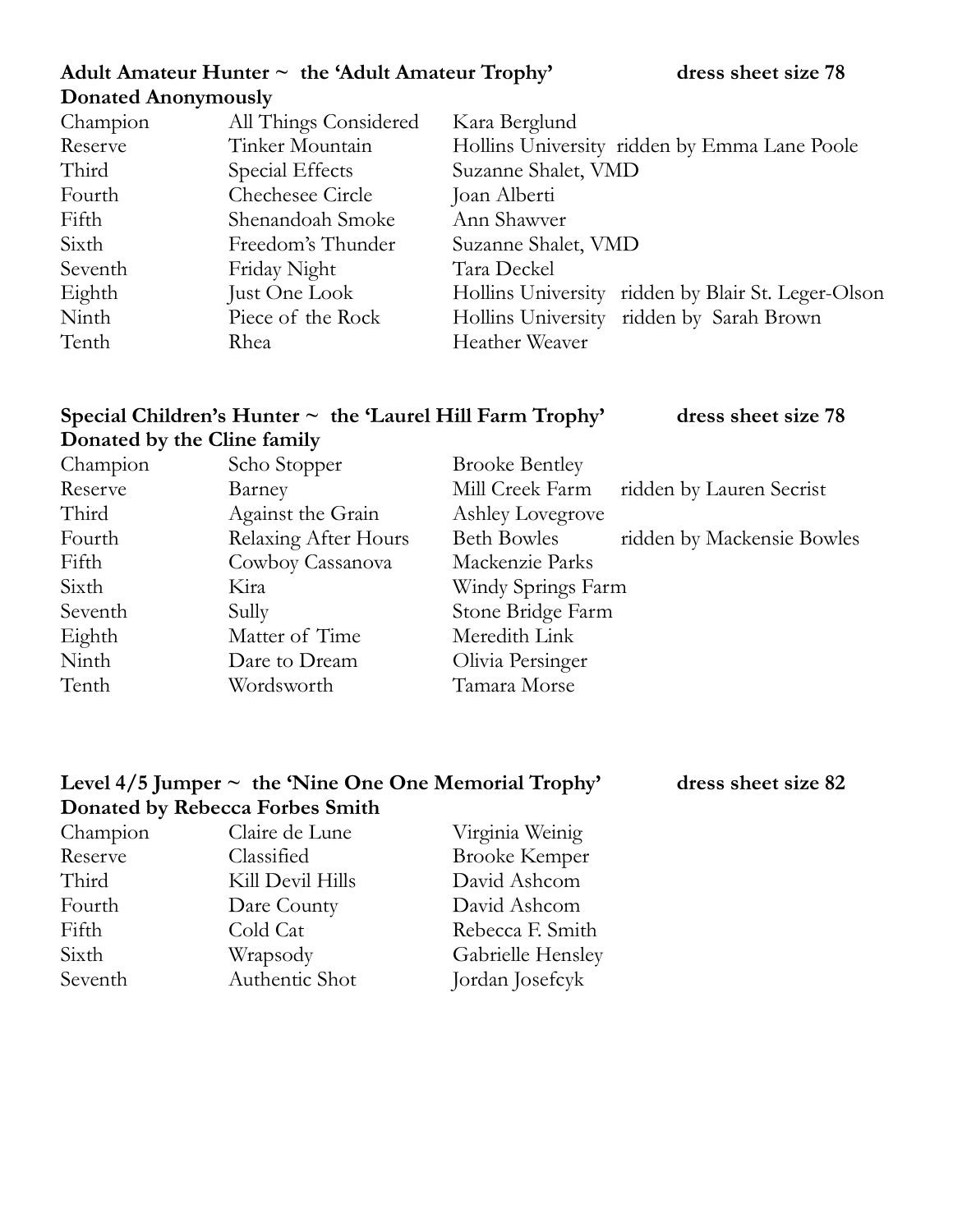### Children's Hunter  $\sim$  the 'Mastermind Perpetual Trophy' dress sheet size 78 Donated by Beverly and Cary Chenoweth Braun

Champion Stardom Bound Rosehill Farm Ninth Bailey Nick Alberti

Reserve Gypsy Rose Rebekah Gross Third Moonshine Emily Guyer Fourth Prado-Gee Maureen Waldron ridden by Michaela Bragg Fifth Sully Sully Stone Bridge Farm Sixth Maury Elizabeth Bailey Seventh Barney Mill Creek Farm ridden by Lauren Secrist Eighth Bogart Ellen Ferguson Tenth Me and Julio Madison Macher

# Special Adult Hunter  $\sim$  the 'Shalako Memorial Trophy' dress sheet size 80 Donated by Claudia Brownell

| Time to Shine    | Meg Massey Jones   |                          |
|------------------|--------------------|--------------------------|
| Shenandoah Smoke | Ann Shawver        |                          |
| Blessing         | Nicole Lenderking  |                          |
| Linden Row       | Catherine Daniel   |                          |
| Zelda            | Ann Turnicky       |                          |
| Dream Date       | Gina Dinovi        |                          |
| Sam I Am         | Pamela Haskins     |                          |
| Watermark        | Hollins University | ridden by Aelish Trouver |
| Glen Heirloom    | Hollins University | ridden by Tori Bauers    |
| Southern Accents | Caitlin Unterman   |                          |
|                  |                    |                          |

========

SWVHJA is excited to be participating in the USHJA Affiliate Equitation Awards Program. We have additional awards from the USHJA to hand out to Medal ribbon winners who are also USHJA members.

\* \* backpack

\* pin/hat

#### Recognizing winners of the Pony Medal at the Annual Show:

|         | Champion Maverick Helmer* * | Sixth   | Brianne Lefanowicz |
|---------|-----------------------------|---------|--------------------|
| Reserve | Grace Hewitt                | Seventh | Reilly Krason*     |
| Third   | Alexia Paxton*              | Eighth  | Megan McMahon      |
| Fourth  | Corie Cozart*               | Ninth   | Meaghan Ryder      |
| Fifth   | Ellie Long                  | Tenth   | Willow Goode       |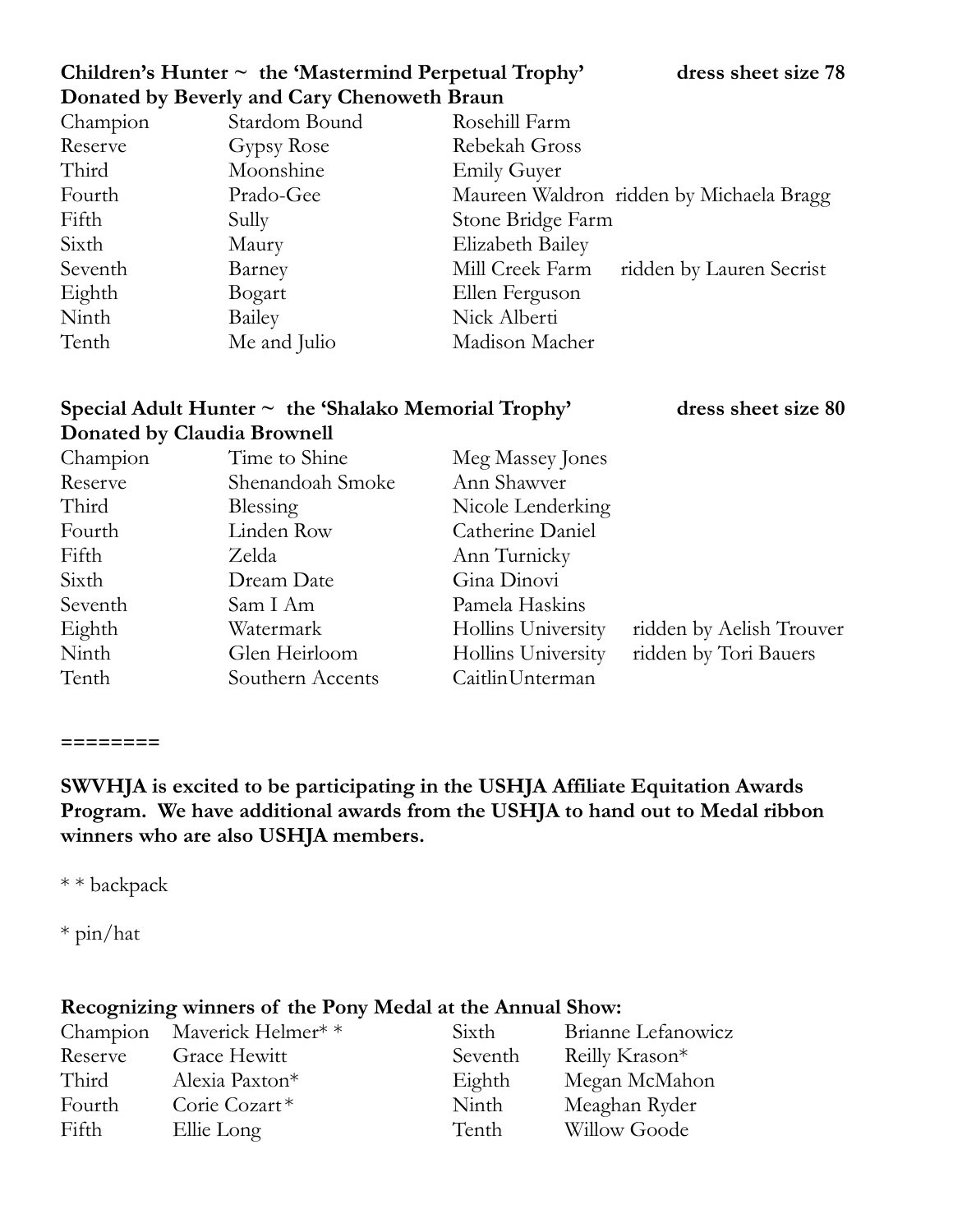#### Recognizing winners of the Hunter Seat Medal at the Annual Show:

|         | Champion Caroline Quanbeck $**$ | Sixth   | Rebekah Gross* |
|---------|---------------------------------|---------|----------------|
| Reserve | Catie Williams $*$              | Seventh | Allie Gish $*$ |
| Third   | Michaela Bragg                  | Eighth  | Kate Ridgeway  |
| Fourth  | Abigail Wegert*                 | Ninth   | Lizzie Bailey* |
| Fifth   | Carly Todd                      | Tenth   | Janie Malott   |

#### Recognizing winners of the Adult Medal at the Annual Show:

|                  | Sixth                                                                                     | Lauren Perhala      |
|------------------|-------------------------------------------------------------------------------------------|---------------------|
|                  | Seventh                                                                                   | Shannon Stepp*      |
|                  | Eighth                                                                                    | Lizzie Kerron       |
|                  | Ninth                                                                                     | Kate Martin         |
| Emma Lane Poole* | Tenth                                                                                     | Alexandra Davidson* |
|                  | Champion Sarah Brown * *<br>Blair St.Ledger-Olson<br>Stephany West*<br>Kristina Sprenkle* |                     |

### Beginner Equitation  $\sim$  the 'In Memory of Rebel Go Lucky Trophy' dress sheet size 72 Donated by Ann & Jeff Shawver

| Champion | Emma Evans              |
|----------|-------------------------|
| Reserve  | Quinlan Moseley         |
| Third    | Lindsay Harrison        |
| Fourth   | Courtney Wilson         |
| Fifth    | Grace Blum              |
| Sixth    | <b>Emily Foster</b>     |
| Sixth    | Logan Craft             |
| Eighth   | Sydney Scrogham         |
| Ninth    | Morgan Kimbrough        |
| Tenth    | <b>Brittany Menhart</b> |
| Tenth    | Cat Hill                |
|          |                         |

#### Junior Equitation on the flat 14 & under  $\sim$  the 'Starcraft II Trophy' dress sheet size 80 Donated by Claudia Brownell

| Champion | <b>Mackensie Bowles</b> |
|----------|-------------------------|
| Reserve  | Catie Williams          |
| Third    | Elizabeth Bailey        |
| Fourth   | <b>Grace Hewitt</b>     |
| Fifth    | <b>Emily Shafer</b>     |
| Sixth    | Maverick Helmer         |
| Seventh  | Meaghan Ryder           |
| Eighth   | Emma Evans              |
| Ninth    | Josie Elliott           |
| Tenth    | Avery Massarella        |